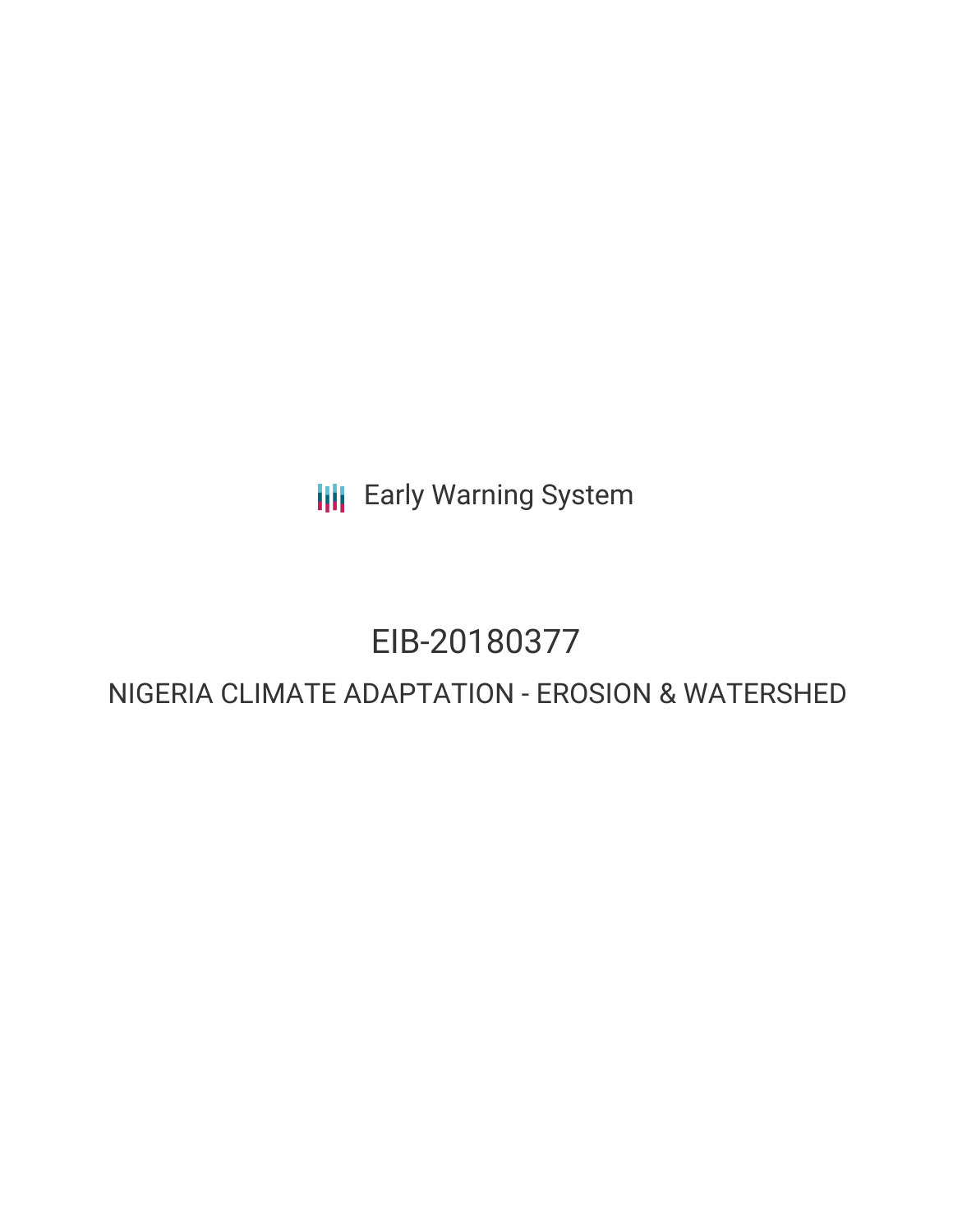

#### **Quick Facts**

| <b>Countries</b>               | Nigeria                        |
|--------------------------------|--------------------------------|
| <b>Financial Institutions</b>  | European Investment Bank (EIB) |
| <b>Status</b>                  | Proposed                       |
| <b>Bank Risk Rating</b>        | U                              |
| <b>Voting Date</b>             | 2018-11-12                     |
| <b>Borrower</b>                | FEDERAL REPUBLIC OF NIGERIA    |
| <b>Sectors</b>                 | Water and Sanitation           |
| <b>Investment Type(s)</b>      | Loan                           |
| <b>Investment Amount (USD)</b> | \$201.63 million               |
| <b>Project Cost (USD)</b>      | \$665.95 million               |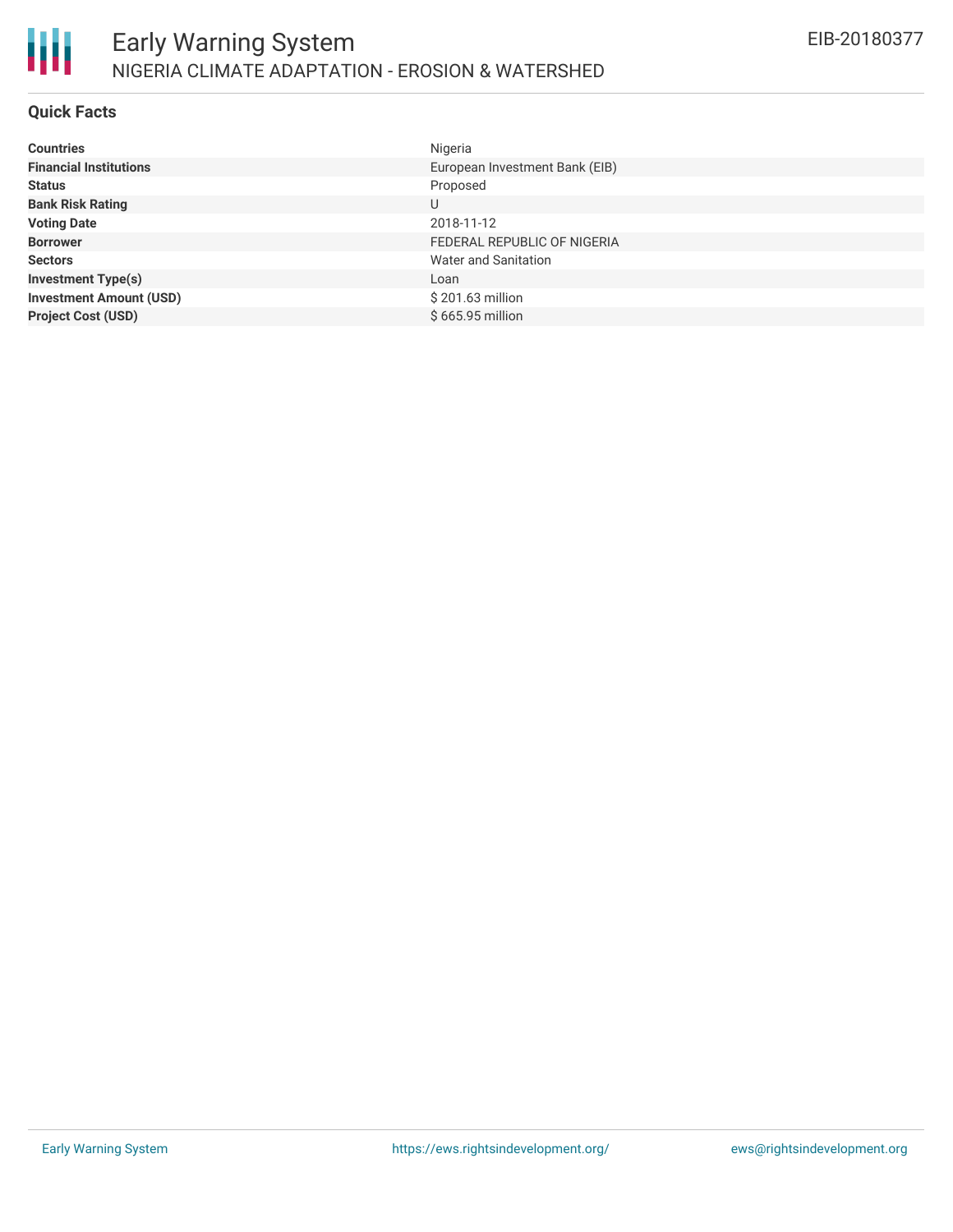

#### **Project Description**

The project consists of investments in gully erosion control, slope stabilisation, integrated watershed management, and the improvement of livelihoods. It aims at supporting the Climate Adaptation process for Nigeria with capacity building on the planning, management, monitoring of watershed, erosion-related activities and disaster risk management.

The overall project aims at reducing vulnerability to soil erosion and improve population livelihood in targeted watersheds in several states of the country in the context of adaptation to climate change.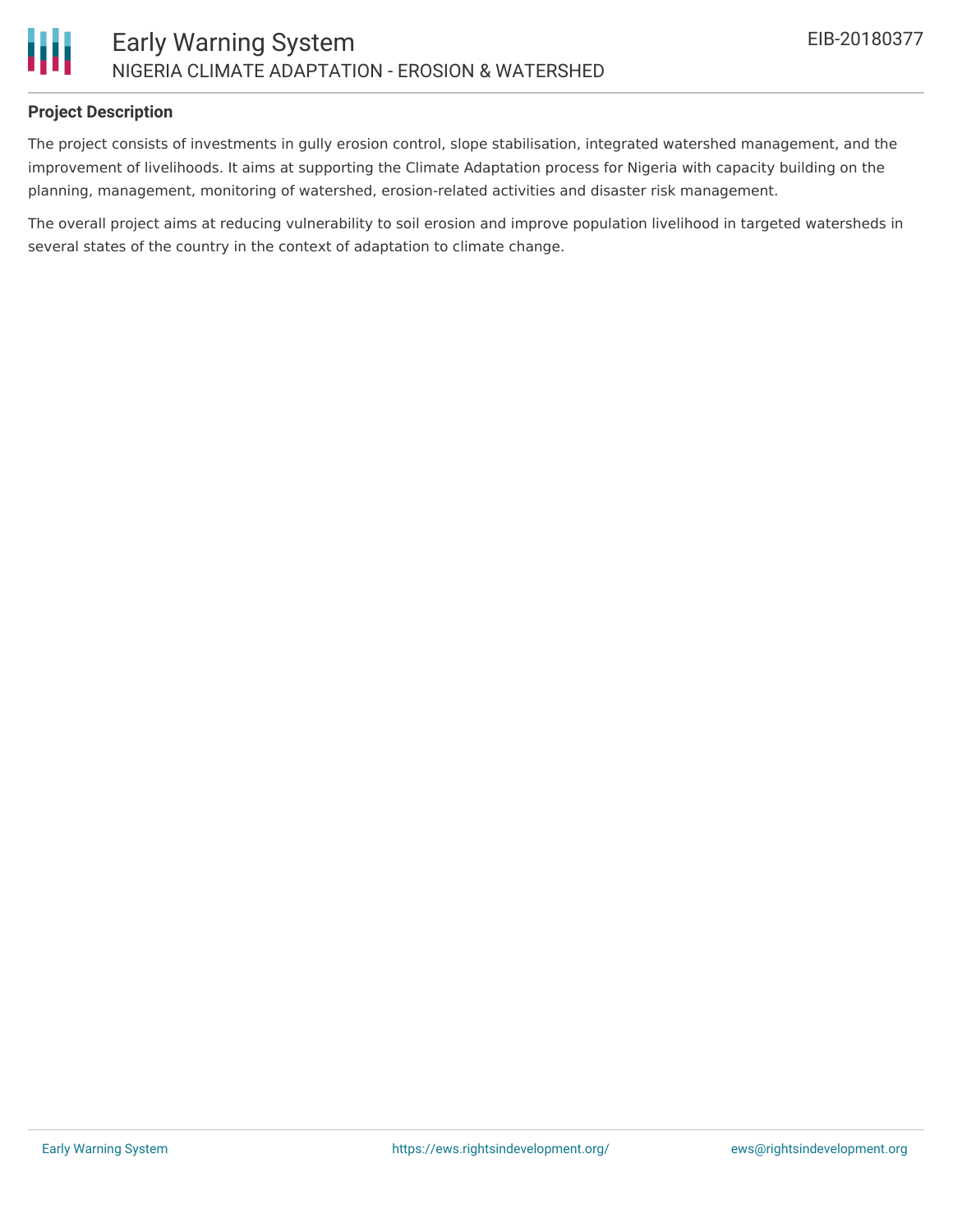

## **Investment Description**

European Investment Bank (EIB)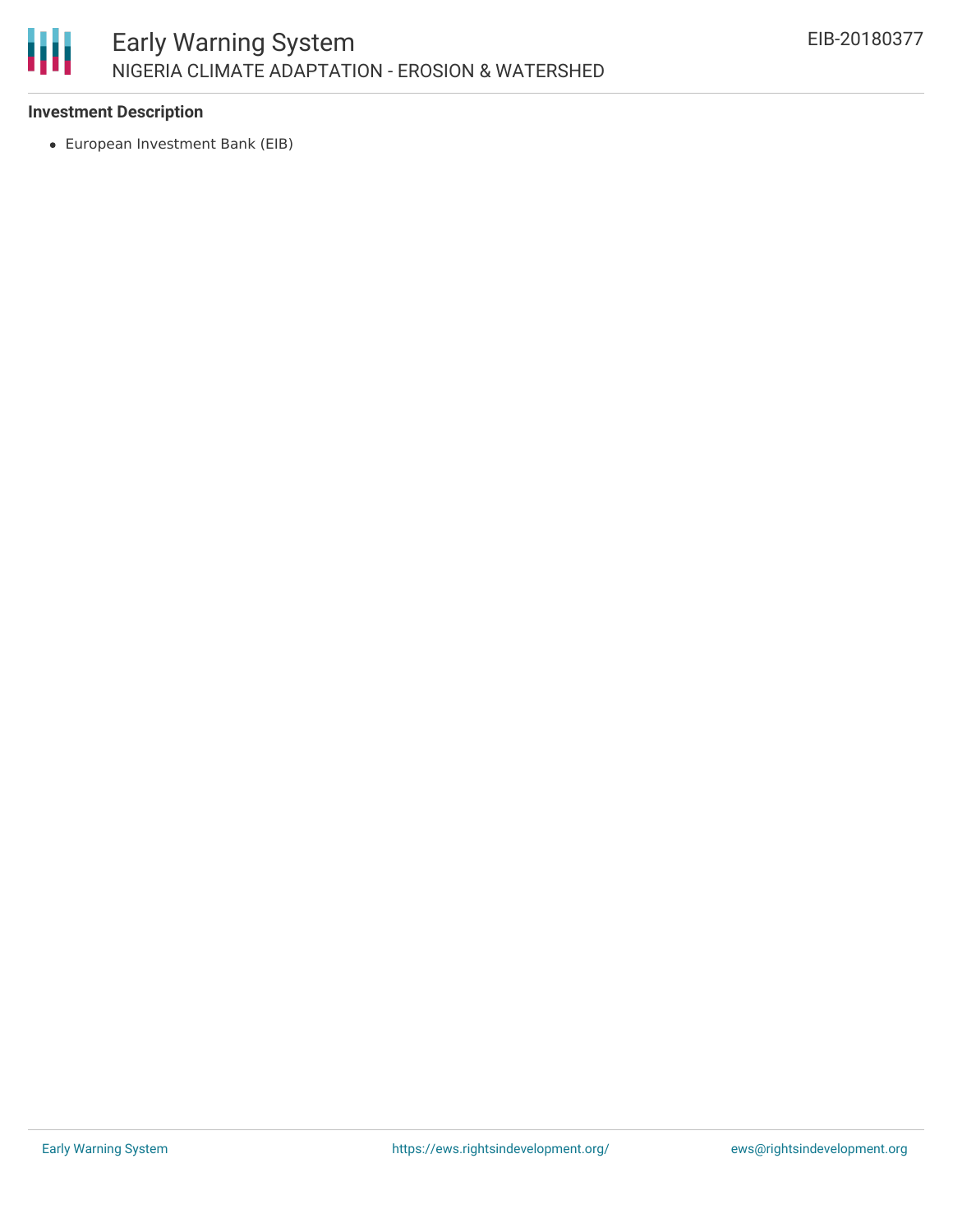#### **Contact Information**

No contact information provided at the time of disclosure

#### ACCOUNTABILITY MECHANISM OF EIB

The EIB Complaints Mechanism is designed to facilitate and handle complaints against the EIB by individuals, organizations or corporations affected by EIB activities. When exercising the right to lodge a complaint against the EIB, any member of the public has access to a two-tier procedure, one internal - the Complaints Mechanism Office - and one external - the European Ombudsman. A complaint can be lodged via a written communication addressed to the Secretary General of the EIB, via email to the dedicated email address complaints@eib.org, by completing the online complaint form available at the following address: http://www.eib.org/complaints/form, via fax or delivered directly to the EIB Complaints Mechanism Division, any EIB local representation office or any EIB staff. For further details, check:

http://www.eib.org/attachments/strategies/complaints\_mechanism\_policy\_en.pdf

When dissatisfied with a complaint to the EIB Complaints Mechanism, citizens can then turn towards the European Ombudsman. A memorandum of Understanding has been signed between the EIB and the European Ombudsman establishes that citizens (even outside of the EU if the Ombudsman finds their complaint justified) can turn towards the Ombudsman on issues related to 'maladministration' by the EIB. Note that before going to the Ombudsman, an attempt must be made to resolve the case by contacting the EIB. In addition, the complaint must be made within two years of the date when the facts on which your complaint is based became known to you. You can write to the Ombudsman in any of the languages of the European Union. Additional details, including filing requirements and complaint forms, are available at: http://www.ombudsman.europa.eu/atyourservice/interactiveguide.faces